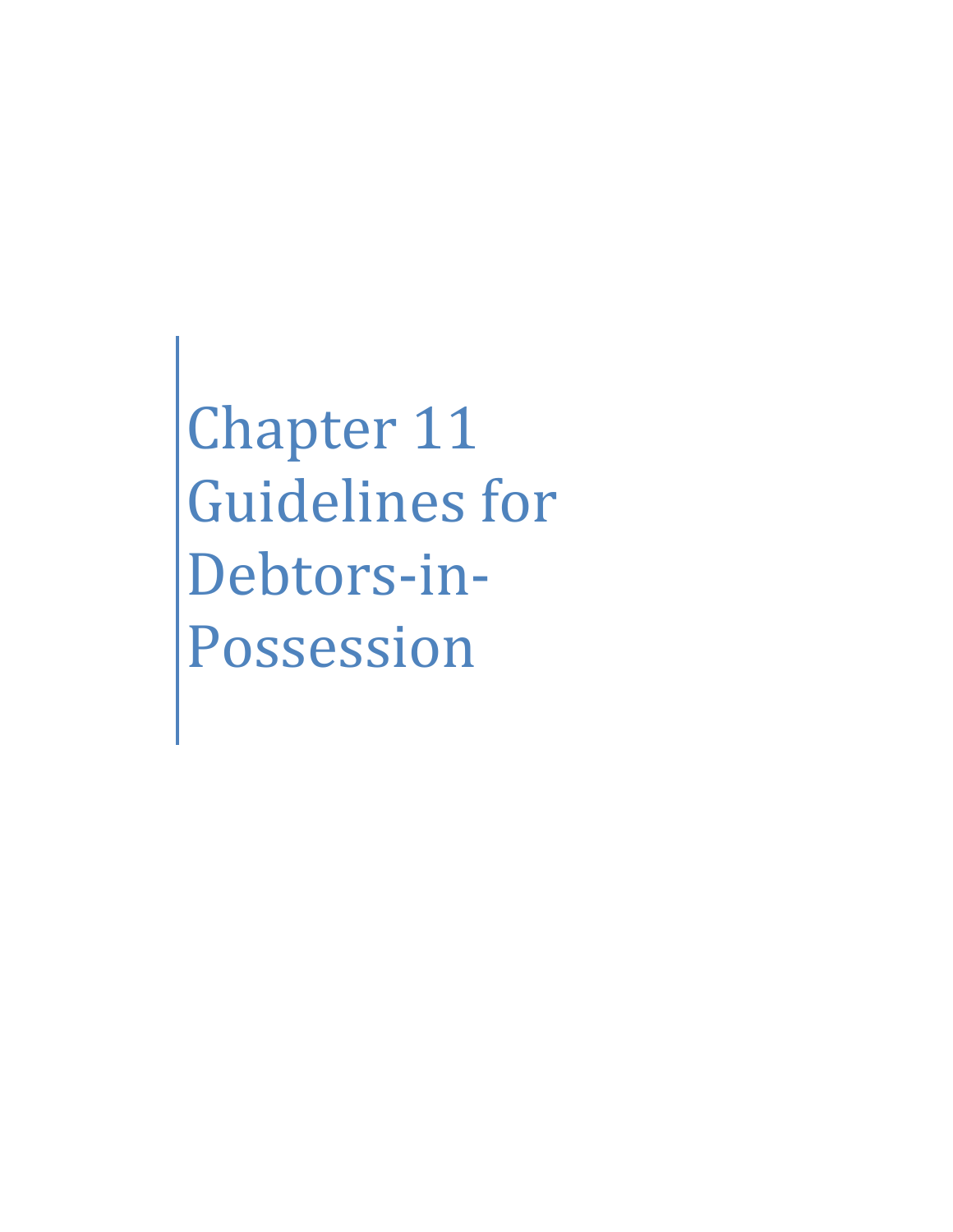

# CHAPTER 11 GUIDELINES FOR DEBTORS-IN-POSSESSION

These guidelines are provided to Chapter 11 debtors in possession to assist them with the administration of their bankruptcy case.

The United States Trustee is required to supervise the administration of chapter 11 cases pursuant to 28 U.S.C. § 586(a)(3). These operating guidelines and reporting requirements for chapter 11 cases must be followed so that the United States Trustee can properly supervise the administration of this case. Accordingly, the debtor's failure to comply with the operating and/or reporting requirements set forth below may result in the dismissal or conversion of this case to a case under chapter 7 of the Bankruptcy Code.

The United States Trustee reserves the right to modify these guidelines from time to time. Any request for a waiver of any requirement must be in writing stating the reasons for the request. The United States Trustee will determine whether a waiver should be granted or denied based upon the circumstances of the case.

# **I. GENERAL GUIDANCE AND CHAPTER 11 DEBTOR OBLIGATIONS**

- A. The debtor is required to comply in all respects with Title 11 of the United States Code (the "Bankruptcy Code"), the Federal Rules of Bankruptcy Procedure (the "Bankruptcy Rules") and the Local Rules of Practice for the United States Bankruptcy Court
- B. The debtor shall appear at the initial debtor interview prior to the Section 341(a) initial meeting of creditors and shall also appear at the Section 341(a) initial meeting of creditors.
- C. The debtor must pay all obligations arising after the filing of the petition ("post petition") in full when due. This includes not only general business expenses, but all post-petition obligations in the ordinary course of business including but not limited to:
	- a. Wages
	- b. U.S. Trustee Quarterly Fees and Court Costs
	- c. FICA, both employee and employer share
	- d. Tax deposits withheld from wages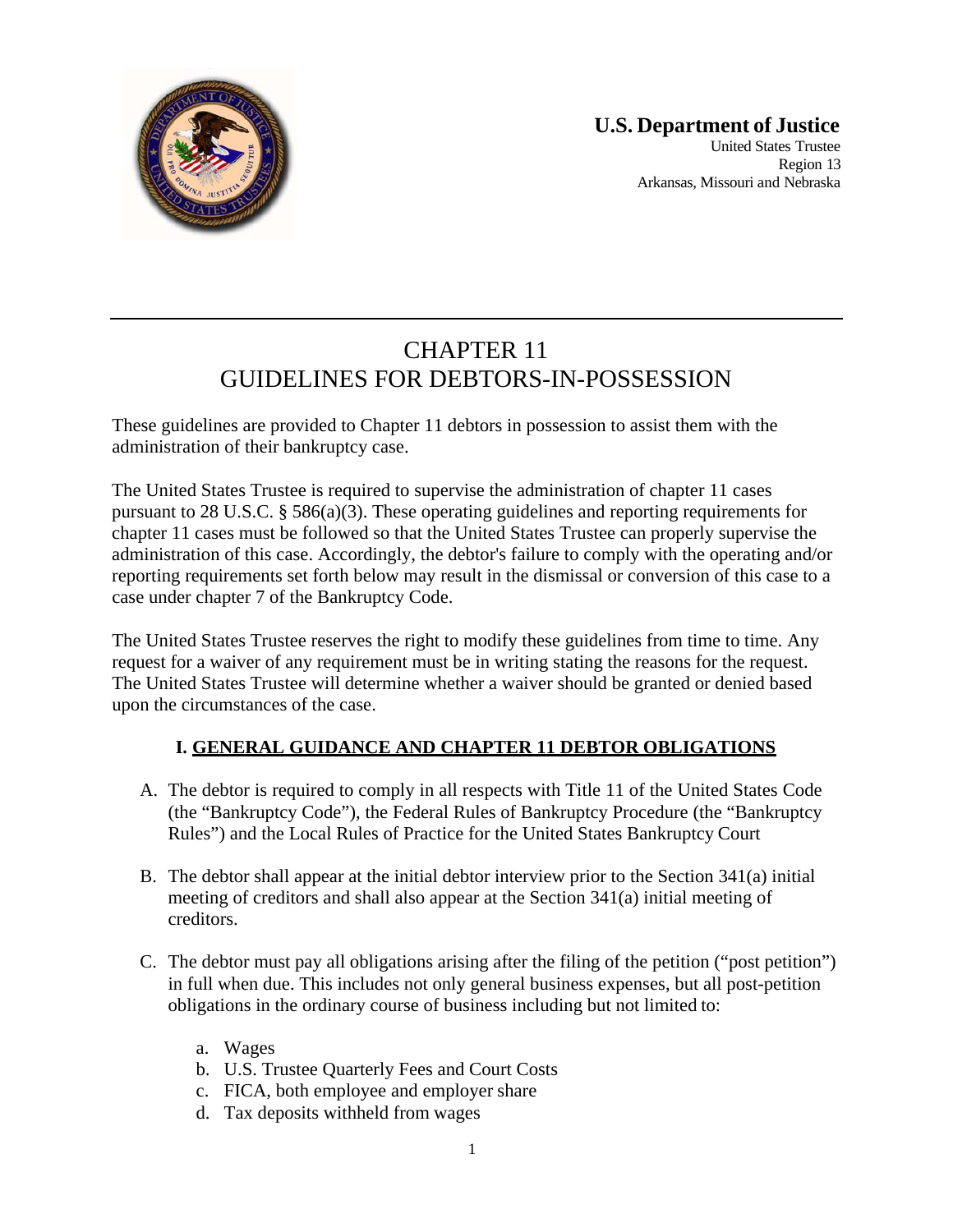- e. Any other taxes
- D. The debtor may not pay pre-petition obligations except as allowed by the Bankruptcy Code or by order of the court.
- E. The debtor shall obtain court approval to obtain secured credit and unsecured credit outside the ordinary course of business.
- F. The debtor shall obtain court approval to use cash collateral.
- G. The debtor shall obtain court approval to sell, use or lease property outside of the ordinary course of business.
- H. The debtor shall obtain court approval to employ and pay professionals.
- I. The debtor shall maintain adequate insurance on estate assets.
- J. The debtor shall close pre-petition banking/depository accounts and open banking/depository debtor-in-possession accounts.
- K. The debtor shall timely file all federal, state and local tax returns when due, or shall procure an extension from the appropriate taxing authority, unless otherwise provided by applicable law or by order of the court. Individual debtors shall obtain a tax EIN for the bankruptcy estate.
- L. Individual chapter 11 debtors shall provide appropriate notices in connection with domestic support obligations to such claim holders and appropriate state agencies.

### **II. MAINTENANCE AND PROOF OF INSURANCE**

- A. All debtors must maintain insurance, make all premium payments thereon when due and provide proof thereof to the United States Trustee
- B. The debtor is required to maintain the following insurance coverage, as appropriate: general comprehensive liability; property loss from fire, theft, water, or other extended coverage; workers' compensation; vehicle, products liability; fidelity bonds for employees; and such other coverage as is customary for such a debtor, the debtor's property and the debtor's business.
- C. Within 14 days after the filing of the petition, the debtor shall provide to the United States Trustee proof of its insurance coverage. Such proof of coverage shall consist of certificates of insurance or other verified documents showing that each policy of insurance required for the estate is in full force and effect, and shall disclose the names of the insured, the type and extent of coverage, effective dates (including date of expiration), name of insurance carrier, and name, address, and telephone number of agent. Failure to provide proof of insurance presumes no insurance is in effect.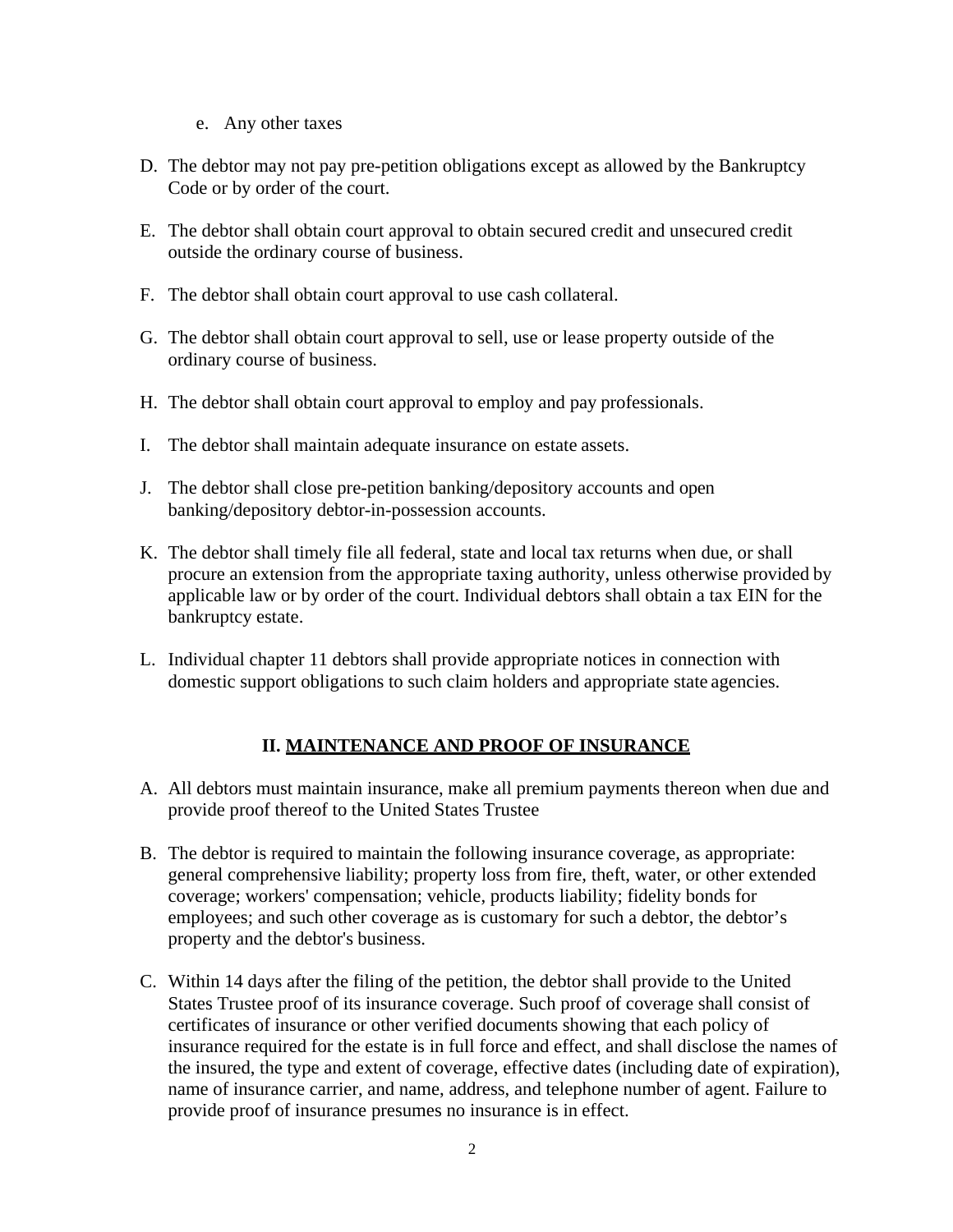D. The debtor is responsible for making arrangements with all insurers to provide notice to the United States Trustee of any payments made on, cancellations, lapses or modifications of any of its insurance policies by including the United States Trustee as a notice certificateholder on each policy. The debtor is responsible for including the address of the United States Trustee on the cancellation notice for each insurance policy. Upon the expiration or other termination of any coverage, the debtor shall immediately provide the United States Trustee with proof of replacement coverage. By the date set for the meeting of creditors the Debtor shall provide to the United States Trustee copies of the front page of all insurance certificates or other documentation showing that the United States Trustee has been added as a certificate holder to the policy.

## **III. BANK ACCOUNTS – CLOSING PRE-PETITION ACCOUNTS AND OPENING "DIP" ACCOUNTS**

The debtor will be responsible to immediately close all of its existing bank accounts and to open new bank accounts that must be designated as "Debtor-In-Possession" bank accounts (commonly referred to as "DIP" Accounts). These DIP Accounts may include: operating, payroll, tax escrow or such other accounts as is appropriate for such a debtor, the debtor's industry or debtor's business. Upon consultation with the United States Trustee, the DIP Accounts shall be maintained with an authorized depository (see authorized depository list provided by the United States Trustee). The United States Trustee will provide you with a Debtor-In-Possession Statement for Depository identifying your authorized depository which can be presented to the Bank when opening these DIP accounts. The debtor must provide the United States Trustee with a sample of a voided check from such accounts which shall be imprinted with the debtor's name, bankruptcy case number and "Debtor-In-Possession". Below is an example of the correct styling for a Debtor-in-Possession bank account. Please use this as a guide in setting up your account. This information must be IMPRINTED on ALL checks issued by a Chapter 11 debtor.

| John P. Doe, d/b/a<br><b>Ace Machine Shop</b>                                                                                                                                                                                        |              | No. 4546       |
|--------------------------------------------------------------------------------------------------------------------------------------------------------------------------------------------------------------------------------------|--------------|----------------|
| Debtor-in-Possession, Case No. 4:09-bk-10000                                                                                                                                                                                         |              | .20            |
| <b>General Account</b>                                                                                                                                                                                                               |              |                |
| <b>4567 Market Street</b>                                                                                                                                                                                                            |              |                |
| Little Rock, AR 72201                                                                                                                                                                                                                |              |                |
| Pay to the                                                                                                                                                                                                                           |              |                |
| <b>Order of the contract of the contract of the contract of the contract of the contract of the contract of the contract of the contract of the contract of the contract of the contract of the contract of the contract of the </b> | $\mathsf{s}$ |                |
|                                                                                                                                                                                                                                      |              | <b>DOLLARS</b> |
|                                                                                                                                                                                                                                      |              |                |
|                                                                                                                                                                                                                                      |              |                |
|                                                                                                                                                                                                                                      |              |                |
|                                                                                                                                                                                                                                      |              |                |
|                                                                                                                                                                                                                                      |              |                |
| 000123456                                                                                                                                                                                                                            |              |                |

A. The debtor should **deposit all receipts and make all disbursements through the debtor in possession account(s)**, unless otherwise approved by order of the court or the United States Trustee. Any funds in excess of those required for current operations should be maintained in an interest-bearing DIP Account.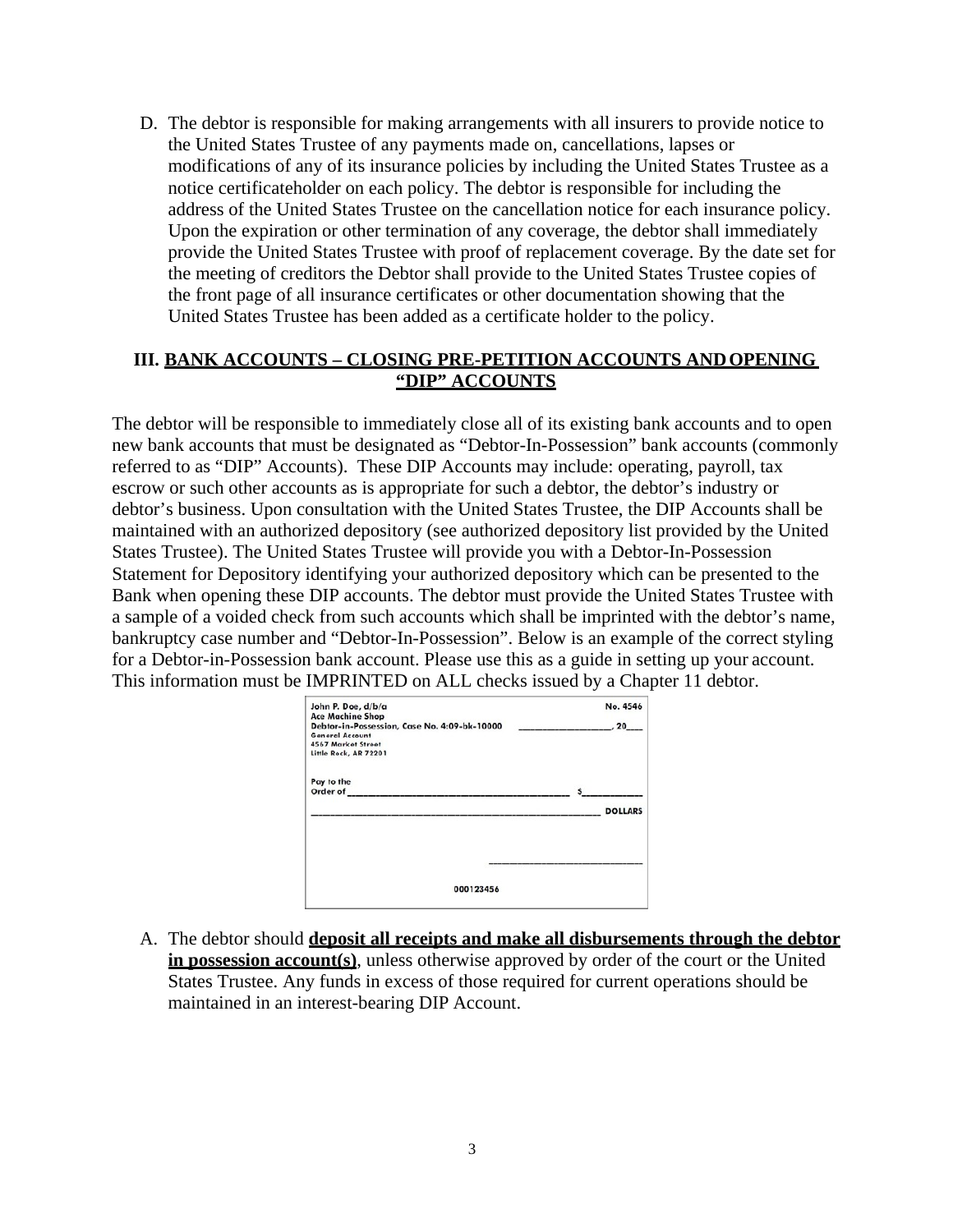### **IV. CREDITORS MEETING**

Section 341 of the Bankruptcy Code requires a meeting of creditors in each case. This meeting is scheduled by the United States Trustee, and notice of the meeting is sent by the Bankruptcy Court to all creditors. A representative of the debtor as well as debtor's counsel, are required to attend. All individual Debtors must provide documents verifying their identity and their Social Security Numbers. All documents must be originals or certified copies.

# **V. MONTHLY OPERATING REPORTS AND POST-CONFIRMATION REPORTING**

Pursuant to 11 U.S.C. §§ 1107(a), 1106(a)(1), and 704(8) and Local Rule**,** debtors-in-possession and chapter 11 trustees are required to submit periodic reports and summaries of the operation of the business. The United States Trustee program requires such reports to be submitted on a monthly basis.

Monthly Operating Report Forms must be filed electronically by the debtor's attorney no later than the  $21<sup>st</sup>$  day of the month following the end of the month covered by the report.

Unless the debtor is designated a "Small Business Debtor" the Monthly Operating Reports (MORs) required to be completed and submitted by debtors include: balance sheets; income statements; statement of cash flow; schedules of aging accounts receivable, fixed assets and postpetition debts; and a summary of significant items such as the debtor's insurance coverage, payments to secured creditors, tax entities, professionals and compensation and a record of monthly disbursements and payments of quarterly fees due and paid to the United States Trustee. Debtors that are individuals must additionally include an individual statement of household activity to report receipts and disbursements of the household, separate from the operation of any business. Copies of monthly bank reconciliations to the bank statements must be included with each of the MORs in the provided format. You must use the report format provided by the United States Trustee's office (or a similar format as approved in writing by this office for your case). This format for MORs, for both business and individual reporting, is available on the at the United States Trustee's Office.

If the debtor is designated as a "Small Business Debtor" (see Section VII. Small Business Debtor Designation, below), the debtor must use the Bankruptcy Court's official Small Business Monthly Operating report form.

After confirmation of the plan of reorganization, the reorganized debtor is no longer required to submit MORs to the United States Trustee, but must instead submit quarterly post-confirmation reports to the United States Trustee twenty-one days after the conclusion of each calendar quarter; (i.e., April 21<sup>st</sup>, July 21<sup>st</sup>, October 21<sup>st</sup> and January 21<sup>st</sup>.) These "Chapter 11 Post Confirmation Reports" are required until such time as substantial consummation of the Plan has occurred and the Court has entered a final decree closing the case pursuant to Federal Rules 3022 and Section 350 of the Bankruptcy Code. The Chapter 11 Post Confirmation Report form is available by contacting the United States Trustee's Office.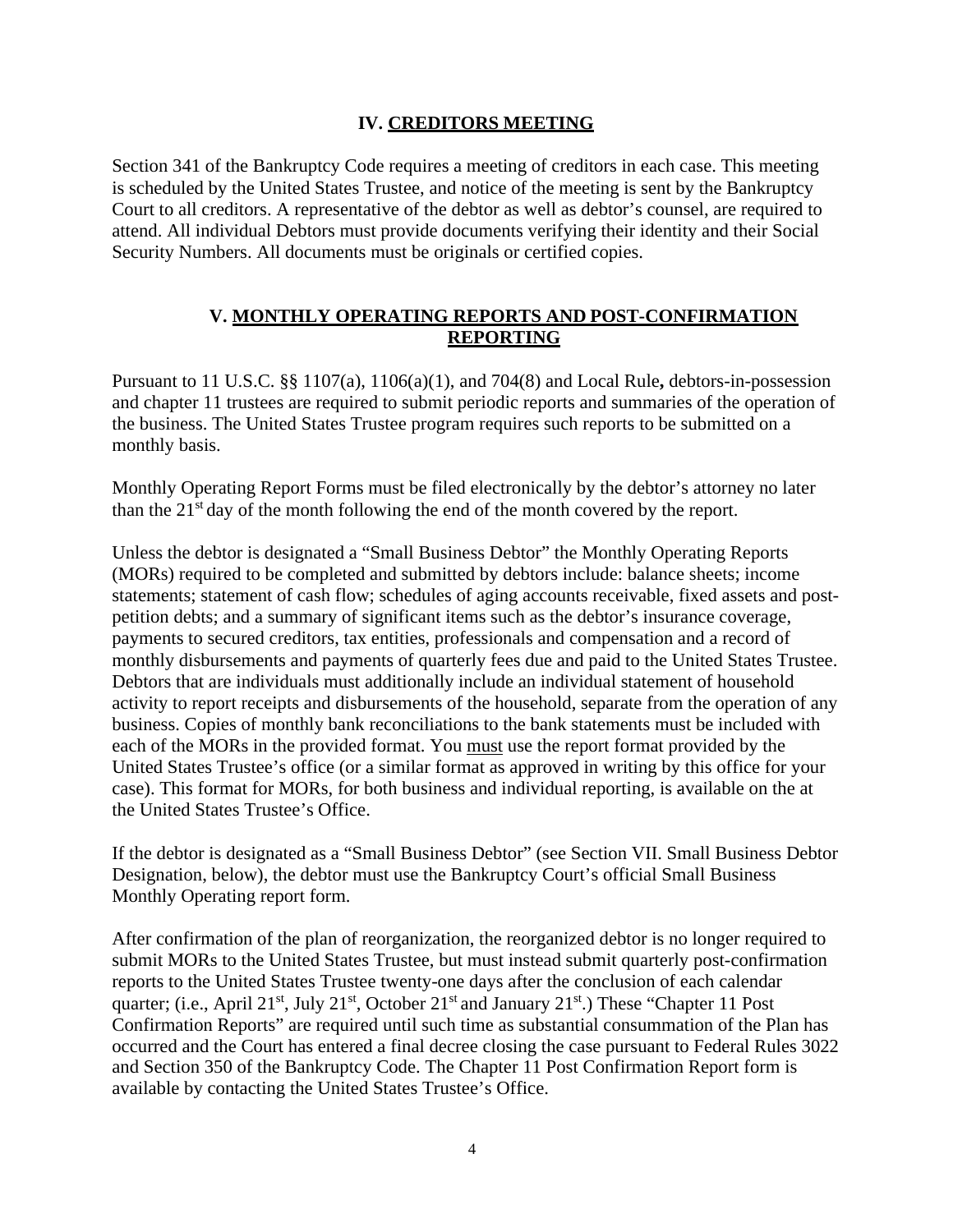All sections of the Monthly Operating Reports must be filled out completely. If any item on the report form is not applicable, so state. Filing of incomplete reports will be treated as if no report had been filed.

A copy of the Operating Report must be filed electronically with the court by the debtor=s attorney. The debtor, debtor's authorized agent, or an officer must sign one copy of the signature page of the operating report which must be maintained in the debtor=s attorney=s file. The electronic signature of the debtor may be used on the operating report for the court. The signature of the debtor constitutes a declaration under penalty of perjury that the debtor has examined the documents and found them to be true, correct and complete to the best of the debtor's knowledge.

Monthly Operating Reports must be filed with the United States Bankruptcy Court with the following supporting documentation:

- i. A copy of the bank statements complete with cancelled check and deposit slip images. All pages of each statement from any bank account that was open at any time during the reporting period must be provided to the UST. All documents must be legible. Redact all but the last 4 digits visible on the bank account(s).
- ii. A copy of the bank statement reconciliation from each account.
- iii. A copy of the check register associated with each account.
- iv. A copy of the cash receipts journal.
- v. If monthly financial statements are prepared, a copy of the debtor=s income statement and balance sheet for the reporting period.
- vi. A copy of receipts for tax payments made during the month.

## **VI. PERIODIC REPORTING REQUIRED ON NON-DEBTOR ENTITIES (IN WHICH THE DEBTOR HOLDS A SUBSTANTIAL OR CONTROLLING INTEREST)**

In a chapter 11 case where the debtor holds a substantial or controlling interest in other entities, the debtor is required to file a Periodic Report Regarding Value, Operations And Profitability Of Entities In Which The Estate Of Debtor Holds A Substantial Or Controlling Interest. This form is required to be filed under Federal Rule of Bankruptcy Procedure 2015.3 with the first forms filed no later than seven (7) days before the first date set for the meeting of creditors under Section 341 of the Code. Subsequent reports shall be filed no less frequently than every six (6) months thereafter, until the effective date of a plan or the case is dismissed or converted. Copies of the report shall be served on the United States Trustee, any committee appointed under Section 1102 of the Bankruptcy Code, and any other party in interest that has filed a request therefor.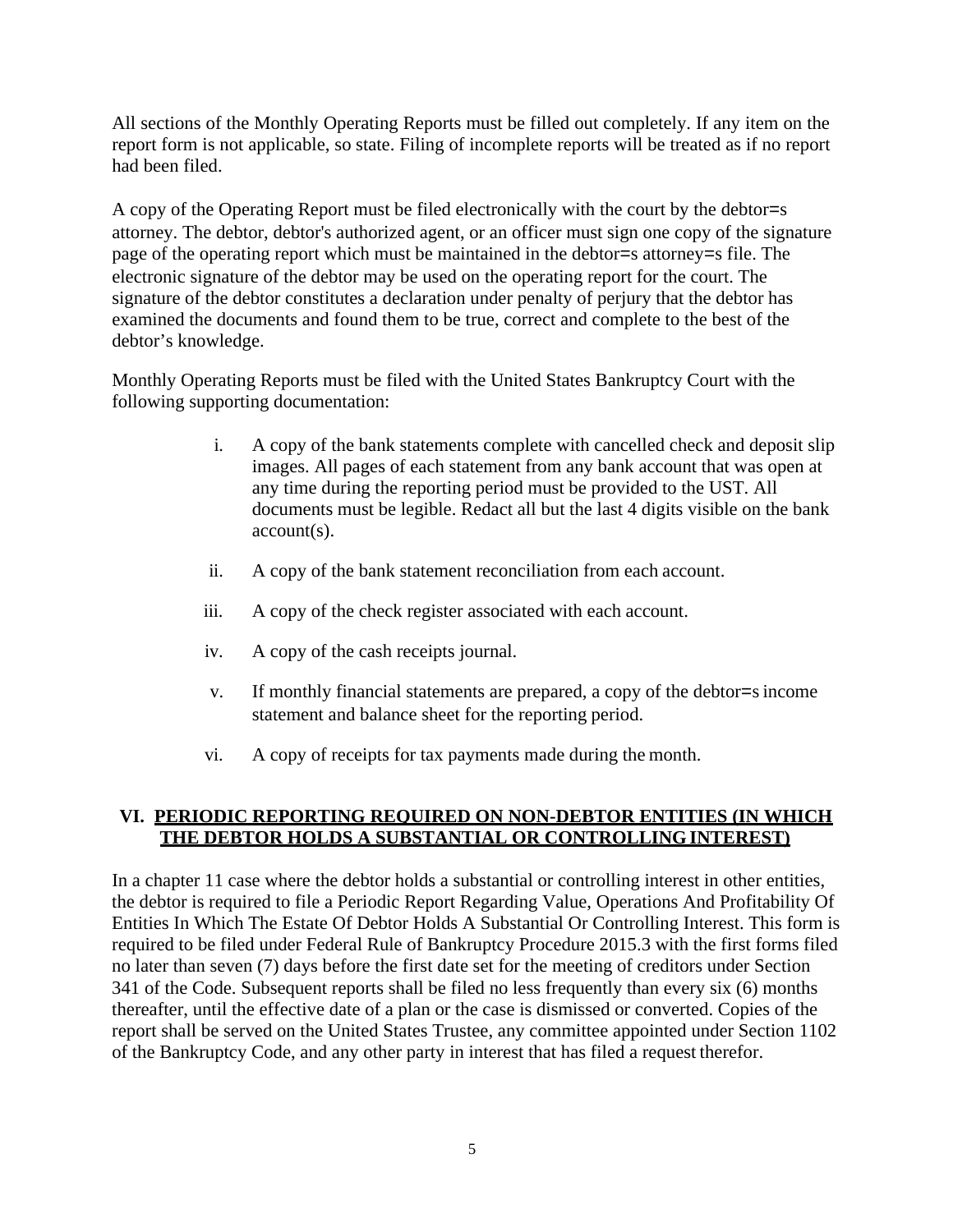#### **VII. THE SMALL BUSINESS DEBTOR DESIGNATION**

A debtor must declare on the face of its petition whether it is a small business debtor pursuant to Federal Rule of Bankruptcy Procedure 1020(a). A debtor's case will not be treated as a small business if a creditors' committee is appointed. A small business debtor is defined under Section 101(51D) of the Bankruptcy Code. If the primary activity of the debtor is the business of owning or operating real property or activities incident thereto, the debtor is not a small business debtor. A small business debtor, as indicated above, must use the Small Business Monthly Operating report, Official Form 25C. Additionally, the exclusivity period for the debtor to file a plan and the plan deadlines and requirements are different in a "Small Business" case.

### **VIII. QUARTERLY FEES**

Pursuant to 28 U.S.C. § Section 1930(a)(6), each debtor in a case pending under the provisions of chapter 11 is responsible for pay a fee to the United States Trustee. The fee must be paid on a quarterly basis from the time that a petition is filed until such time as the case is dismissed, converted, or closed with a Final Order. Fees must continue to be paid post-confirmation of any plan. The amount of fees due to the United States Trustee program is calculated under the aforesaid statute on all disbursements, including plan disbursements of the debtor in the billable quarter. The amount of the fee will vary based upon the amount of money disbursed by the debtor during a quarter.

Pursuant to the recently enacted Bankruptcy Judgeship Act of 2017, Pub. L. No. 115-72, the chapter 11 quarterly fee schedule established by 28 U.S.C. § 1930(a)(6) is amended effective January 1, 2018 for the largest chapter 11 debtors. The amendment provides for an increase in quarterly fees paid by chapter 11 debtors with disbursements of at least \$1 million per quarter, thereby excluding practically all small businesses. The increase is capped at one percent of disbursements made per quarter by the debtor or \$250,000, whichever is less.

The current fee schedule will remain effective through December 31, 2017. The following table displays the revised quarterly fee schedule for the calendar quarters January 1, 2018 through September 30, 2018. The revised fee schedule will remain in effect for every fiscal year from FY 2019 through FY 2022

| Ouarterly Disbursement Range | Ouarterly Fee                                                   |
|------------------------------|-----------------------------------------------------------------|
| $$0$ to $$14,999.99$         | \$325                                                           |
| $$15,000$ to $$74,999.99$    | \$650                                                           |
| \$75,000 to \$149,999.99     | \$975                                                           |
| \$150,000 to \$224,999.99    | \$1,625                                                         |
| \$225,000 to \$299,999.99    | \$1,950                                                         |
| \$300,000 to \$999,999.99    | \$4,875                                                         |
| \$1,000,000 or more          | 1% of quarterly disbursements or \$250,000<br>whichever is less |

\* A minimum payment of \$325 is due each quarter even if no disbursements are made in the case during the period.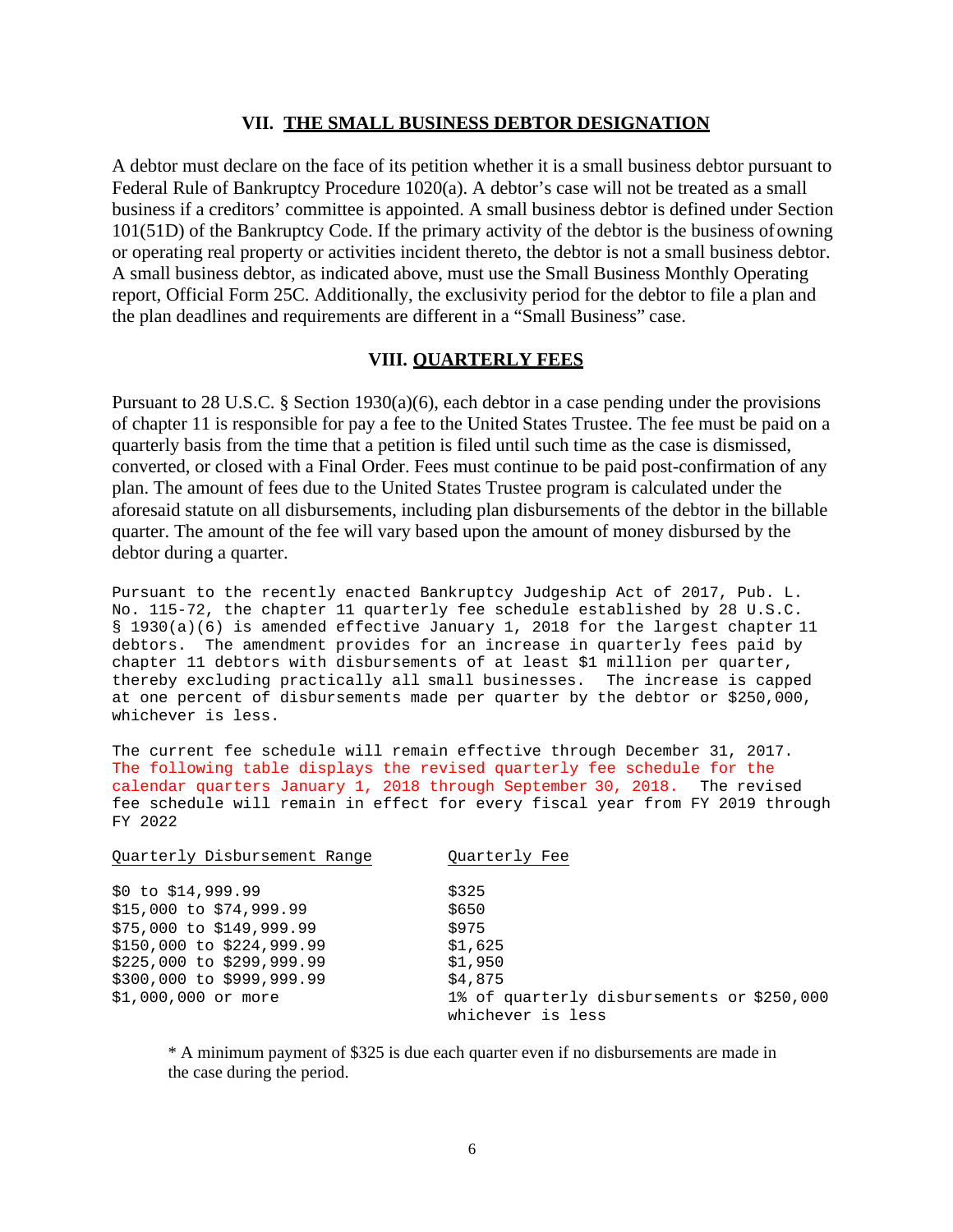The fee is due on the last day of the calendar month following the calendar quarter for which the fee is owed, starting with the quarter in which the case commenced, and continuing until and including the quarter in which the case is dismissed, converted to another chapter of the Bankruptcy Code, or closed by the court.

Quarterly United States Trustee fees are to be paid pursuant to the following schedule:

| $1st$ Quarter | Jan-Feb-Mar  | Payment due date Apr 30  |
|---------------|--------------|--------------------------|
| $2nd$ Quarter | Apr-May-June | Payment due date July 31 |
| $3rd$ Quarter | Jul-Aug-Sept | Payment due date Oct 31  |
| $4th$ Quarter | Oct-Nov-Dec  | Payment due date Jan 31  |

The Executive Office for the United States Trustees will mail to the debtor-in-possession the transmittal form including a Chapter 11 Quarterly Fees Statement with payment stubs and in advance of the payment due date. Along with bill, debtors will receive a pre-addressed payment envelope to the following address:

United States Trustee Payment Center P.O. Box 6200-19 Portland, OR 97228-6200

If the debtor does not receive the transmittal form, or does not timely receive a bill for quarterly fees, the debtor must immediately contact the Office of the United States Trustee located in the jurisdiction where the case is pending.

The sole purpose of the above address is to process payments. All other correspondence should be sent to the United States Trustee office at the following address:

United States Trustee 111 South 18th Plaza, Suite 1148 Omaha, NE 68102

Failure to submit actual data on disbursements will cause the billing center to estimate the fee owed for the quarter in question. Failure to provide disbursements and/or fees timely may cause difficulties in converting, dismissing, or closing the case.

Please note that in writing your Plan for confirmation, you must include the information concerning the requirement to pay post-confirmation United States Trustee quarterly fees. During the post-confirmation period the debtor will be billed the same as during the preconfirmation period.

Pursuant to 31 U.S.C. § 3717, the United States Trustee Program assesses interest on unpaid chapter 11 quarterly fees charged in accordance with 28 U.S.C. § 1930(a)(6). Interest assessed on past due amounts will appear on the quarterly statements mailed to debtors. The interest rate charged is the rate in effect as determined by the Treasury Department at the time the chapter 11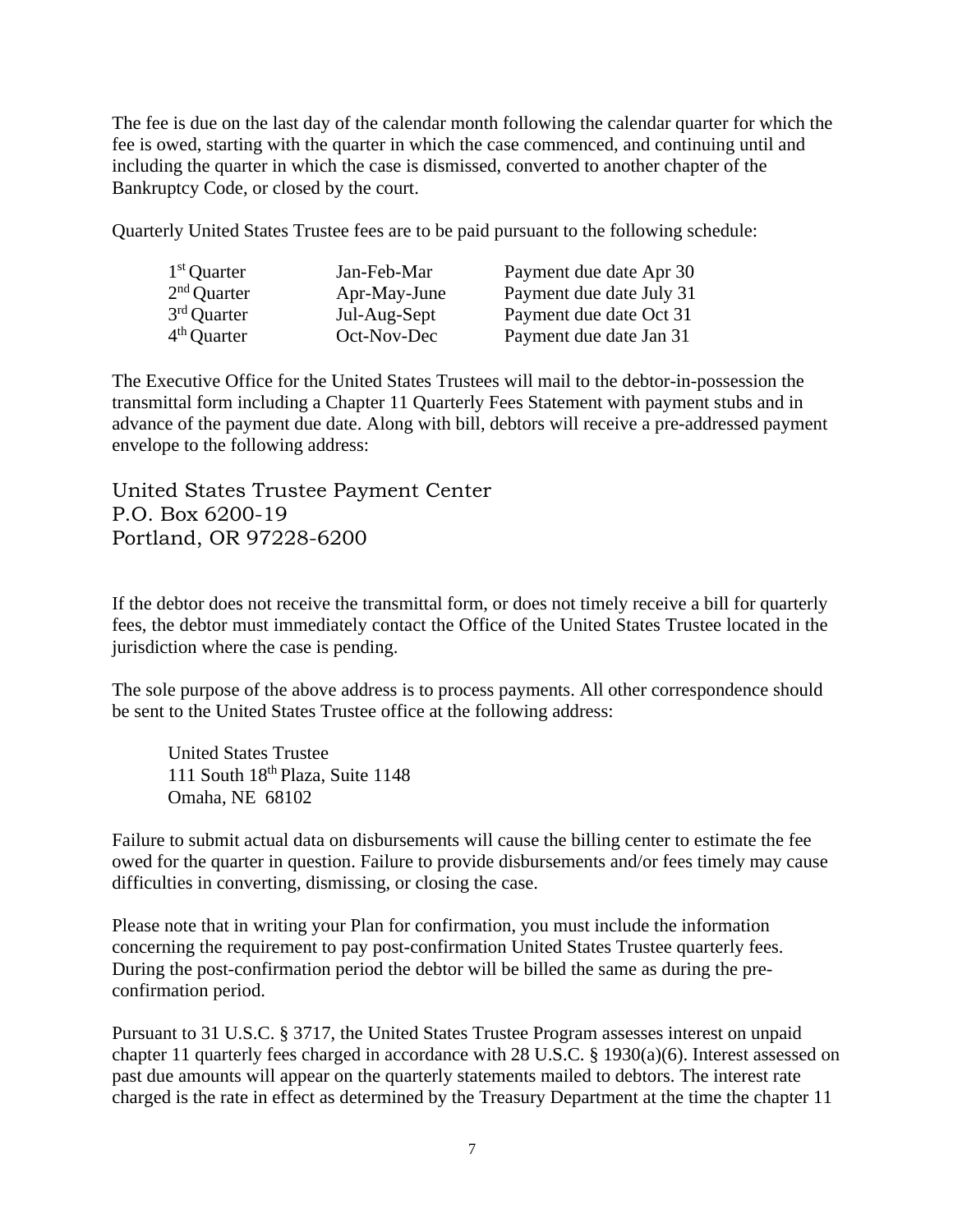account becomes past due. If payment of the full past due amount is received within 30 days of the date of the notice of the initial interest assessment, the interest will be waived.

**Disclosure Of Intent To Use Taxpayer ID Number.** Please be advised that, pursuant to the Debt Collection Improvements Act of 1996, Public Law 104-134, Title III, § 31001(i)(3)(A), 110 Stat. 1321-365, codified at 31 U.S.C. § 3701, the United States Trustee intends to use the debtor's Taxpayer Identifying Number ("TIN") as reported by the debtor or debtor's counsel in connection with the chapter 11 bankruptcy proceedings for the purpose of collecting and reporting on all delinquent debt, including chapter 11 quarterly fees, that are owed to the United States Trustee.

The United States Trustee will provide the debtor's TIN to the Department of Treasury for its use in attempting to collect overdue debts. Treasury may take the following steps: (1) submit the debt to the Internal Revenue Service Offset Program so that the amount owed may be deducted from any payment made by the federal government to the debtor, including but not limited to tax refunds; (2) report the delinquency to credit reporting agencies, (3) send collection notices to the debtor, (4) engage private collection agencies to collect the debt, and (5) engage the United States Attorney's office to sue for collection. Collection costs will be added to the total amount of the debt.

# **IX. TAXES**

Copies of all tax returns filed post-petition must be provided to the United States Trustee. Tax returns provided to the United States Trustee are confidential and no tax information is revealed to other parties in the case and the tax returns provided to the United States Trustee are destroyed after the case is dismissed or closed. If the case is converted to another chapter, the returns will be delivered to the appropriate trustee.

All tax returns and reports for postpetition obligations shall be timely filed and accompanied by payment in full of any liability. Such taxes include, but are not limited to, federal and state payroll withholding taxes, FICA taxes, federal and state unemployment insurance, real property taxes, and sales and use taxes. The debtor shall timely deposit sufficient funds in the DIP tax account to pay any payroll tax liability. The debtor shall timely file all pre-petition tax returns, but shall not pay the tax due.

As a Chapter 11 debtor you should consider other obligations that may exist under applicable IRS rule; specific rules related to chapter 11 filings can be found at the following IRS web link Internal Revenue Manual - 5.17.10 Chapter 11 Bankruptcy (Reorganization).

# **X. EMPLOYMENT AND COMPENSATION OF PROFESSIONALS**

The employment of professionals (including, but not limited to lawyers, accountants, appraisers, or auctioneers) must be approved by the Court 11 U.S.C. § 327. Generally, professionals will not be compensated for services rendered prior to Court approval. No payments may be made to such professionals without Court authorization after notice to creditors and a hearing 11 U.S.C. § 330. The United States Trustee Guidelines For Reviewing Applications For Compensation and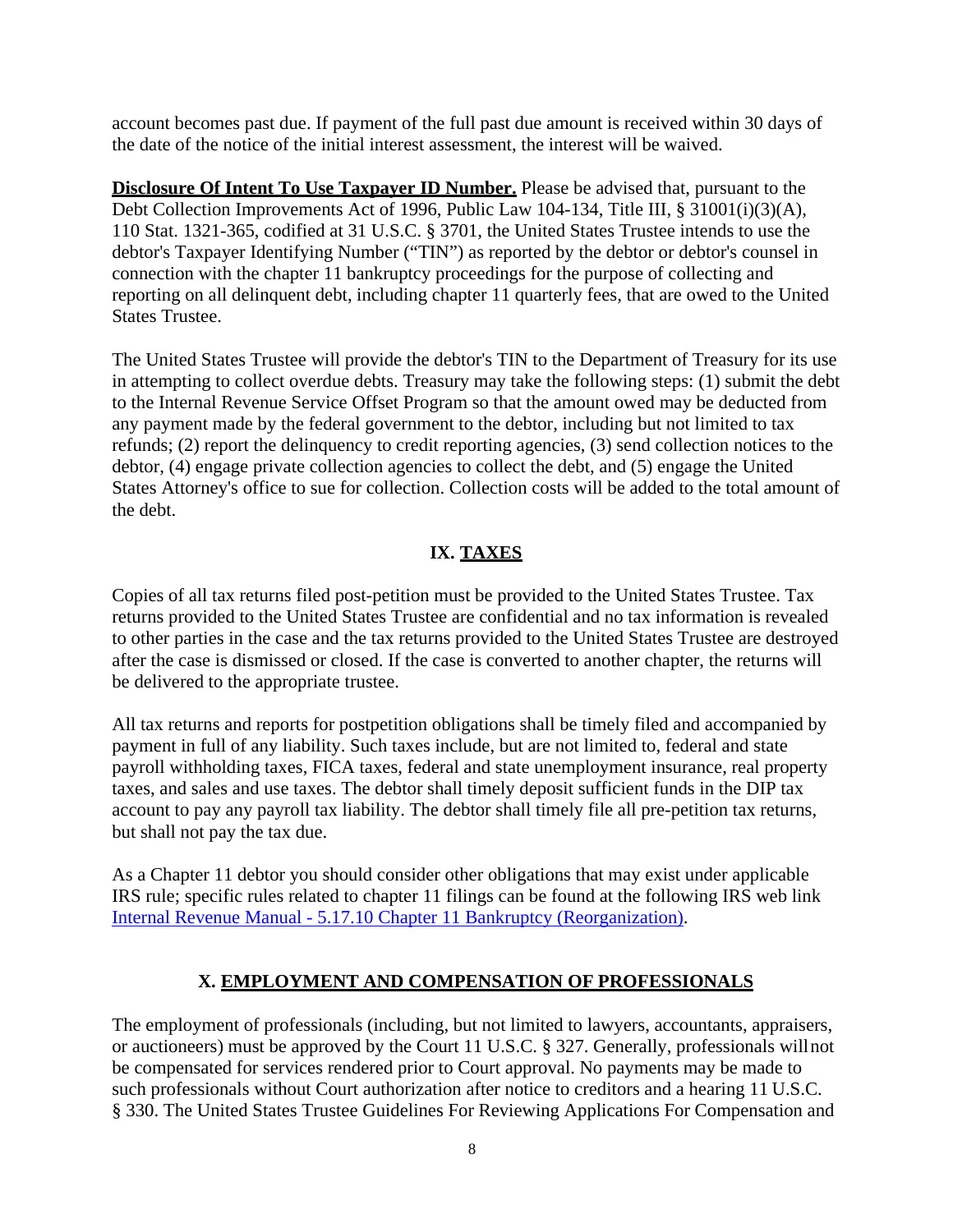Reimbursement of Expenses Filed Under 11 U.S.C. § 330. A corporate debtor must be represented by an attorney; such a debtor may not appear *pro se*.

# **XI. DOMESTIC SUPPORT NOTICES IN INDIVIDUAL CHAPTER 11 CASES**

If with respect to the debtor there is a claim for a domestic support obligation ("DSO") under a domestic support order, the debtor must provide the appropriate notices to such DSO claim holders and any such respective state child support enforcement agencies as required under Section 704(c) of the Bankruptcy Code. Section 101 of the Bankruptcy Code defines a domestic support order as a debt or obligation to pay a spouse, former spouse, parent, child, or someone on the child's behalf, including a government entity, alimony, maintenance or support under a court order or separation agreement. Notices must be provided to (1) the DSO claim holders and (2) respective state child support agencies. The initial notices should be provided within fourteen (14) days of the commencement of the bankruptcy case, but in any event no later than three (3) days after the commencement of the Section 341(a) initial meeting of creditors.

The notices to DSO claim holders must include: (i) the right of such claim holder to use the services of the state child support enforcement agencies in the State in which such holder resides, for assistance in collecting child support during and after the bankruptcy case; (ii) the address and telephone number of such state child support enforcement agencies; and (iii) an explanation of the rights of such holder to payment of such claim in the context of the bankruptcy case.

The notices to the respective state child support enforcement agencies for such claims must include the name, address and telephone number of such claim holders. In order to assist state child support enforcement agencies in identifying debtors with DSOs, the debtor must include the debtor's full Social Security number on those notices going to the state child support enforcement agency, except where prohibited by state law or regulation. The United States Trustee must be notified immediately if the debtor is not in compliance with this requirement based upon a state statute or regulation that prohibits the full disclosure of Social Security numbers. The debtor's full Social Security number is *not* to be included on the notices going to the DSO claim holder. If the debtor chooses to file the notice with the court, the debtor should ensure that the first five digits of the debtor's Social Security number are redacted from the notice.

A second notice to each DSO claim holders and to such state child support enforcement agencies should be sent by the debtor when a discharge is granted and include the following: (i) the last known address of the debtor; (ii) the last known address of the debtor's employer; and (iii) the name of each creditor that holds a claim that is not discharged or that was reaffirmed (i.e., a debt the debtor agreed to remain responsible for, such as a car payment).

Copies of all of the aforementioned notices should be provided to the United States Trustee.

# **XII. CHANGE OF ADDRESS OR TELEPHONE NUMBER**

The debtor must notify the United States Trustee and the Bankruptcy Court in writing of any change of address or telephone number within 14 days of the change.